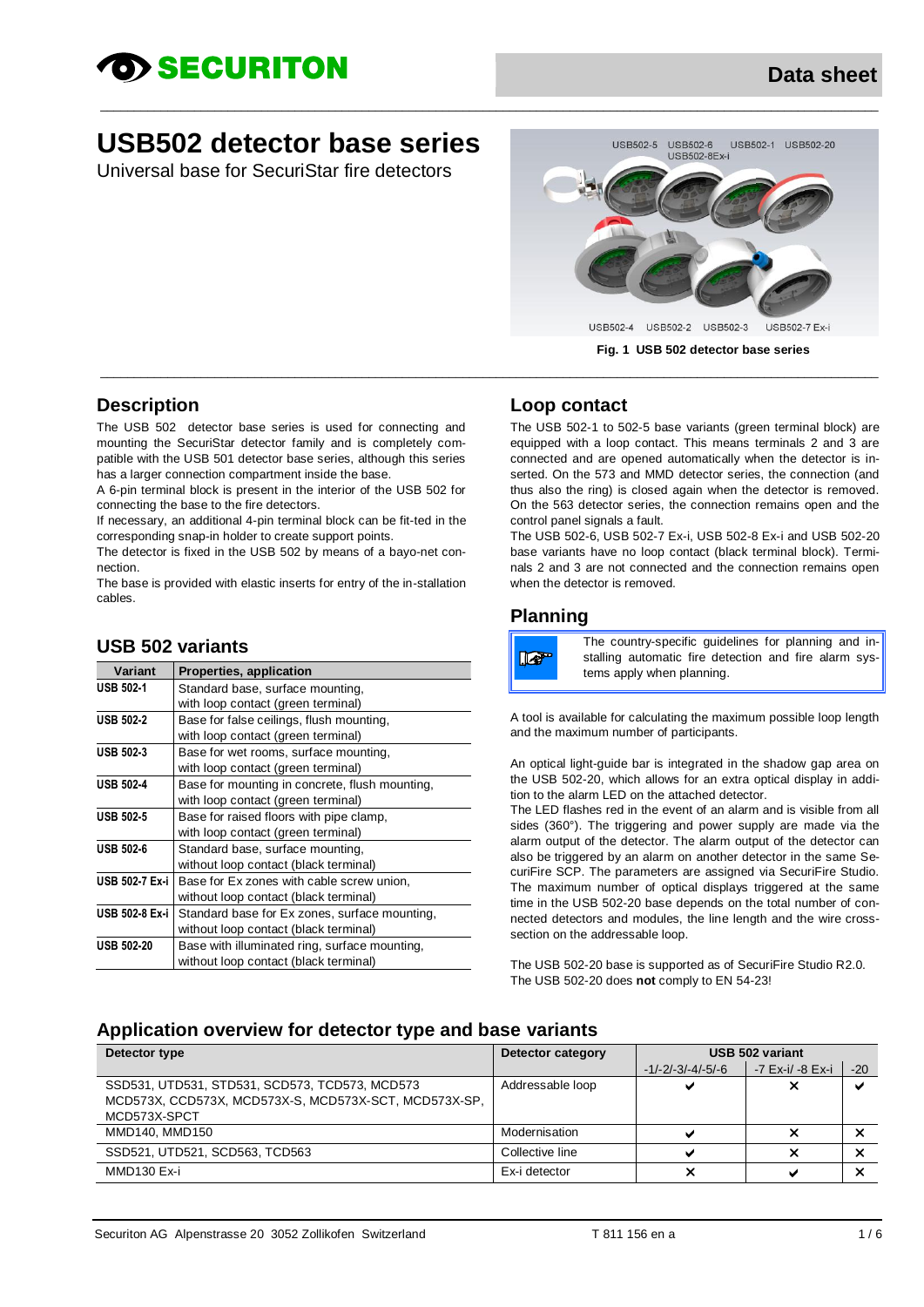## **OD SECURITON**

#### **Mounting / installation**

The USB 502 base must be permanently mounted by means of two screws (flat or oval-head screws Ø 3.5 to 4 mm / min. head diameter 6.9 mm) to withstand movement due to pressure, tension and torsion.

For this purpose, the elastic insert **A** (slots) in the bottom of the base should be broken through. Depending on the type of cable entry, the installation cables may have to be pulled through the openings **B** in the bottom of the base before the base is fastened.



**Fig. 2 Mounting aids**

- **A** Elastic insert for fastening the base
- **B** Elastic insert for cable entry, flush mounting
- **C+D** Insert on the inner circumference (not for USB 502-20)

Cable entry from direction "C" not possible with an auxiliary terminal fitted

- **E** Fastening for auxiliary terminals (not for USB 502-20)
- **F** Marking for LED adjustment and the correct stop position with inserted detector
- **G** A screw can be inserted in the pre-punched indent on the outside of the base for securing the inserted detector against removal.

Depending on the location of the cable entry, break through the corresponding insert. The installation cable must enter in such a way that neither dust nor moisture can penetrate into the base.

If a risk of water penetrating the base through the supply line is anticipated, then the cable must be fitted with a drip nose before it reaches the base. This applies in particular to flush mounting installations in wet rooms (garages etc.). In such applications, the bases must be mounted next to the flush mounting concrete box and openings **C** or **D** must be used for inserting the cable (see Fig. 4). The base has no strain relief. The cable entry can be made either from the rear through the bottom of the base (opening B) or from the side on the inner circumference (opening **C** or **D**) (see Figs. 2, 3 and 4).



**Fig. 4 Cable entry in wet rooms** Entry C

With surface mounting, the base must be fastened on a smooth, clean surface. To prevent the base from deforming, there must be no unevenness on the surface when fastening to concrete ceilings.



Since the alarm indicator lamp on the SecuriStar fire detector can be seen around 360°, the exact mounting direction of the base is not important (though LED orientation towards the room or sector entrance is recommended).



 $\_$  , and the set of the set of the set of the set of the set of the set of the set of the set of the set of the set of the set of the set of the set of the set of the set of the set of the set of the set of the set of th

When several detectors are mounted in large rooms or corridors, it is recommended to mount all bases in the same direction for visual reasons (e.g. by positioning the fixing holes of all bases parallel to the wall).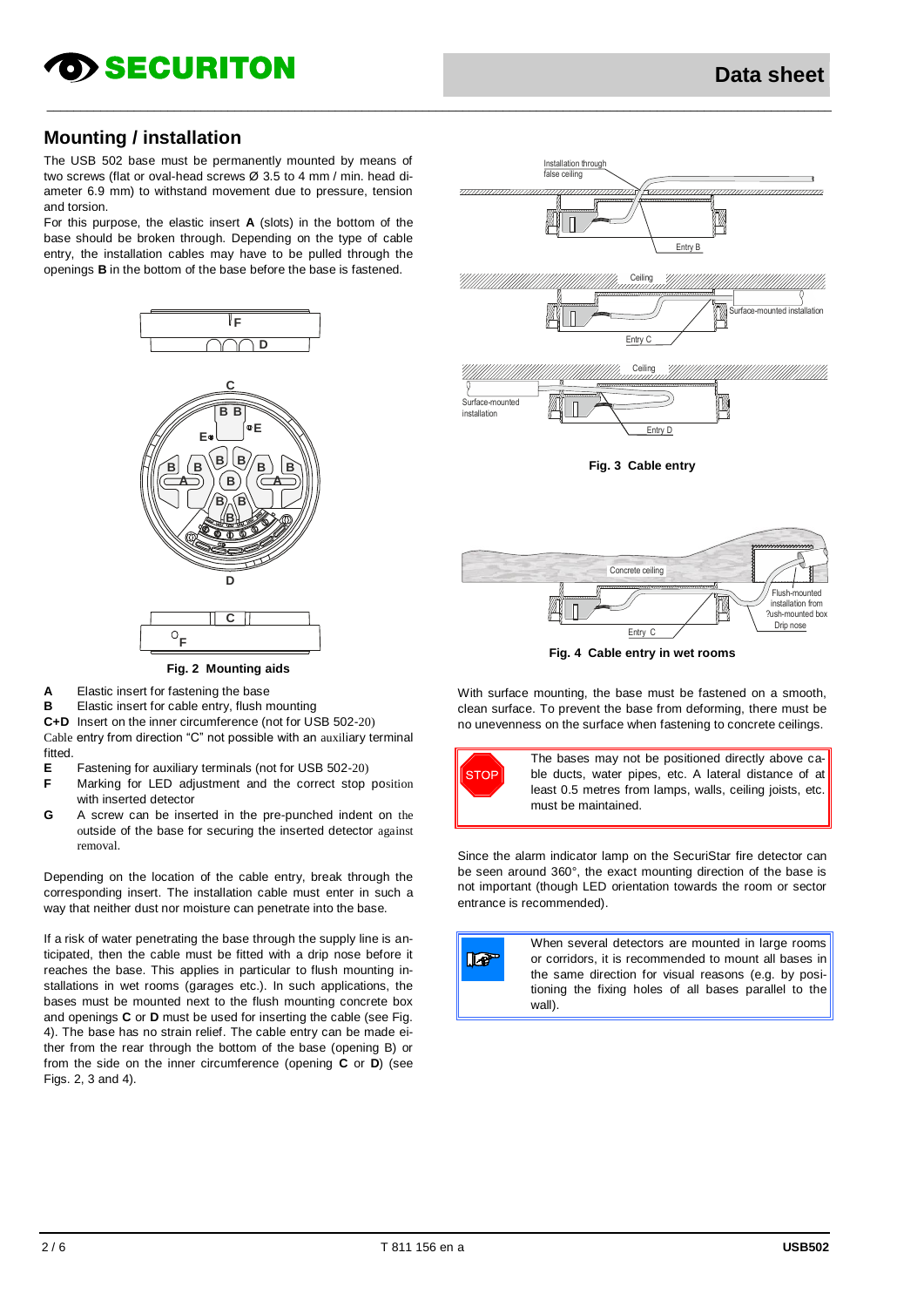## **Data sheet**

#### **Cable specification**

For the electrical installation, cable types with specifications according to the "Application Information SecuriFire-AI04" document must be used.



**Fig. 5 Dimensioned drawing, slots**

#### **Installation notes for USB 502-2**

The USB 502-2 base variant can be installed in any standardcompliant false ceiling and consists of:

- **•** Mounting ring with sleeve and claw fittings
- **•** USB 502-1 standard base
- **•** 158 mm protective ring for covering the sleeve of the mounting ring (a 177 mm ring is also available as an optional accessory for additional coverage)



**Fig. 6 Plan view of USB 502-2 base with sleeve (false ceiling, flush mounting)**

Insert the mounting ring from below in the prepared ceiling cut-out and fasten to the ceiling with the integrated claw fittings  $\bullet$  or using two screws  $\bullet$  (fastening holes).

Insert the protective ring (covers the screws) afterwards together with the detector.



#### **Installation notes for USB 502-3**

The USB 502-3 base variant is specially designed for use in wet rooms and consists of:

- **•** Mounting box with four cable inserts PG 13.5 and stopper plugs
- **•** USB 502-1 standard base
- **•** Sealing ring made of cellular rubber



**Fig. 6 USB 502-3 installation (wet rooms)**

Fasten the mounting box to the ceiling with the two screws. Break through the stopper plugs, insert the cable and screw the standard base onto the box. Insert the sealing ring afterwards together with the detector. If needed, the stopper plugs can be replaced with PG 13.5 cable screw unions.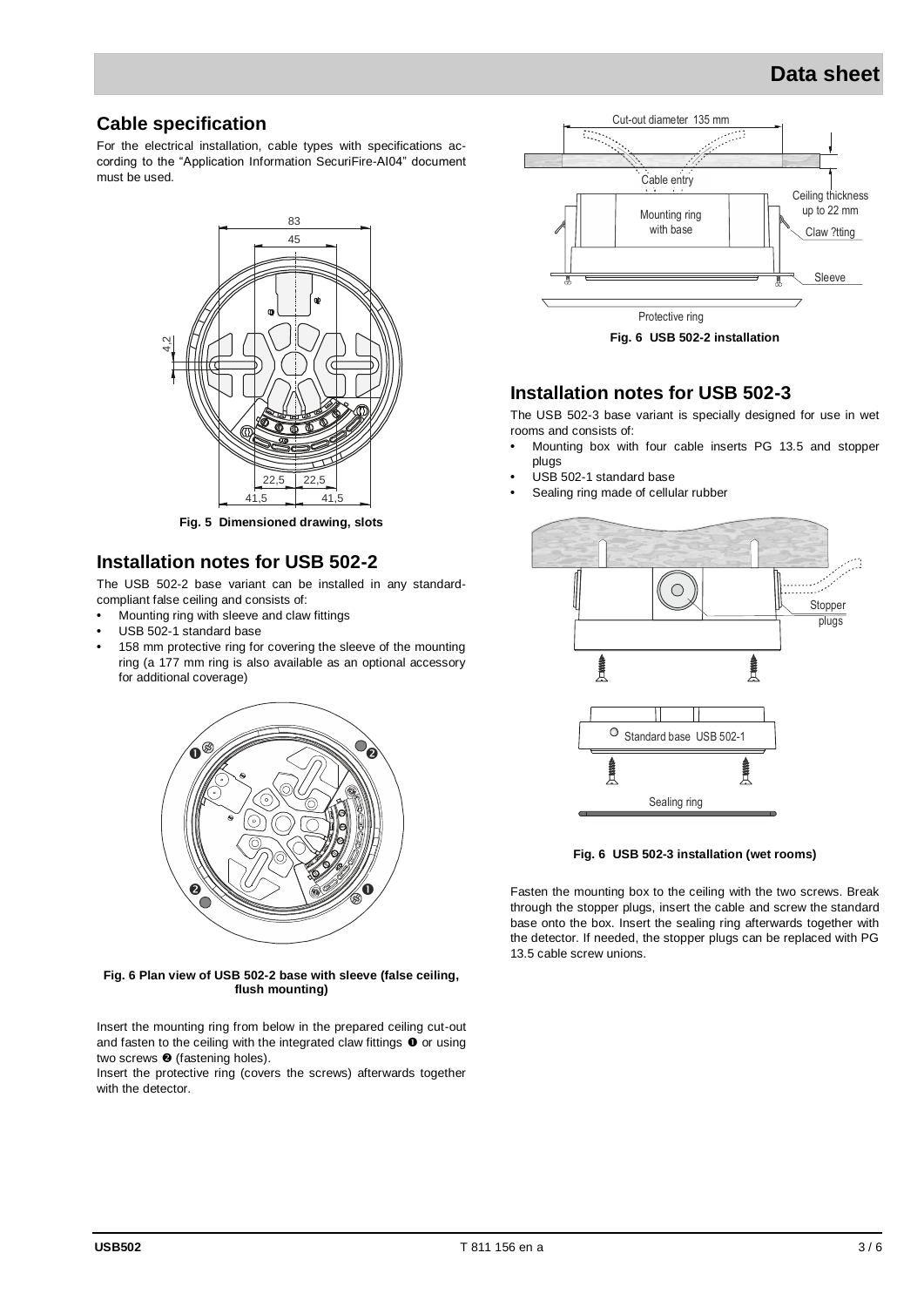#### **Installation notes for USB 502-4**

The USB 502-4 base variant is mounted on the formwork and then set in concrete, and consists of:

- **•** Concrete box, mounting ring with sleeve and sealing insert
- **•** USB 502-1 standard base
- **•** 158 mm protective ring for covering the sleeve (a 177 mm ring is also available as an optional accessory for additional coverage)



**Fig. 6 USB 502-4 installation (mounting in concrete, flush mounting)**

The installation cable is inserted through the concrete box. Fasten the mounting ring with nails so it is immovable and tightly sealed on the formwork. After the concrete is poured and the box installed, mount the standard base in the mounting ring using the screws provided. Insert the protective ring afterwards together with the detector.

#### **Installation notes for USB 502-5**

The USB 502-5 base variant is installed in cable shafts and raised floors. It is equipped with a pipe clamp that can be used for fastening the base to pipes, struts or similar. The base can be rotated for aligning the detector.

#### **Installation notes for USB 502-7 Ex-i and USB 502-8 Ex-i**

The USB 502-7 Ex-i and USB 502-8 Ex-i base variants are permitted for use in Ex zones in combination with the MMD 130 Ex-i multi-criteria detector.



The MMD 130 Ex-i fire detector may only be operated with the USB 502 / USB502 and using a Z787 / Z787F or GTW 01/02.



The safety barrier and GTW must be installed in the safe area.

The fire detector base is intended for surface mounting. The Ex-i detector is secured in the base with a bayonet connection. Ensure that the sealing ring (O-ring) is used when installing the detector.



**Fig. 7 USB 502-7 Ex-i installation** 

The USB 502-8 Ex-i fire detector base can be used for surface mounting without additional strain relief or cable sealing.

In the last base of a fire detection zone, terminals 3 and 4 must be terminated with a termination resistance. The correct resistance value can be seen in data sheet MMD130Ex-i T811045. The supply line must be connected to terminals 1 and 2.

Branch sockets in an Ex-i installation must meet the following requirements:

- Min. protection class IP 42
- Min. creepage distance of 3 mm between the terminals



The distributor sockets must be equipped with blue cable screw unions for visual identification of the Ex-i circuit.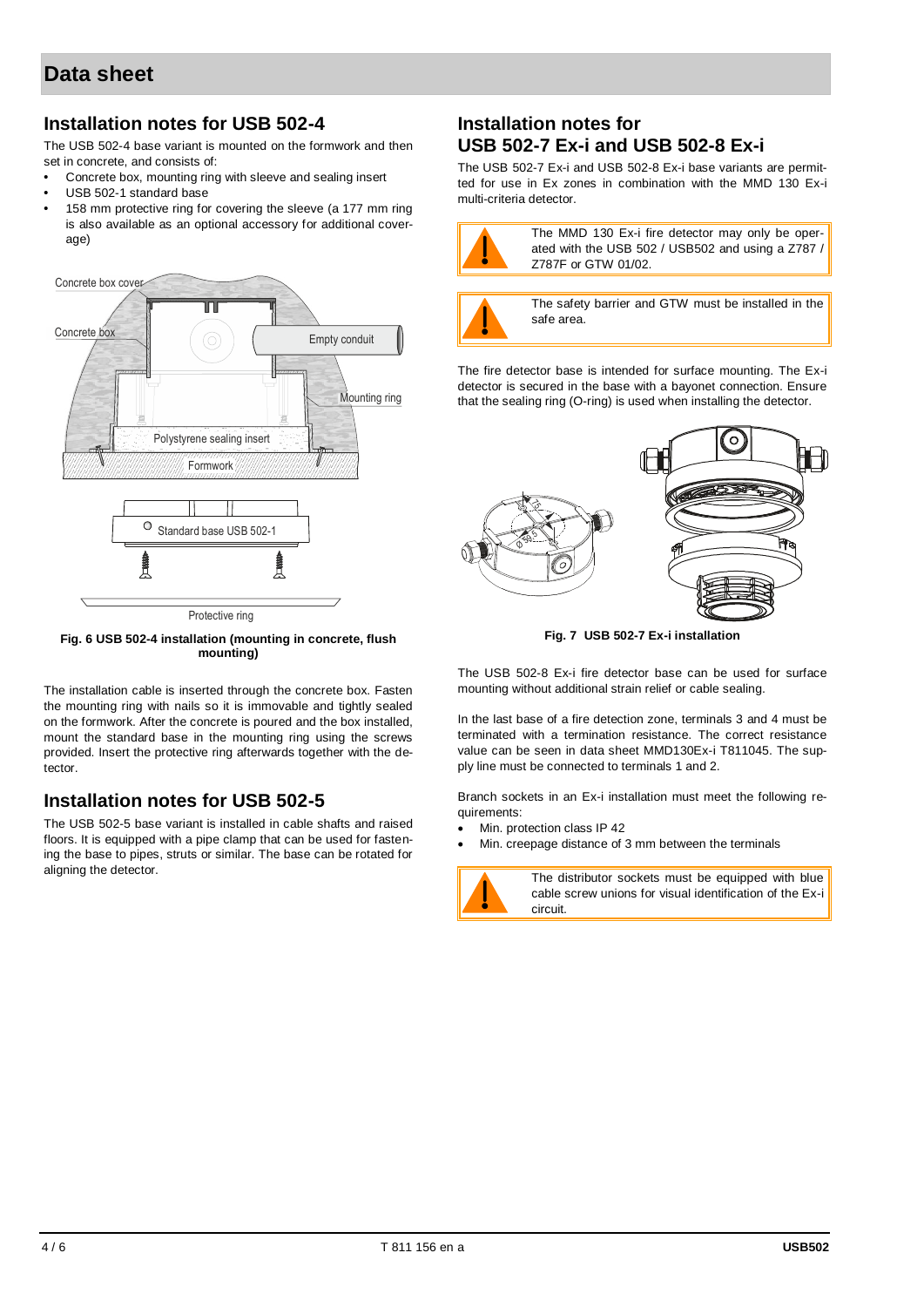## **Data sheet**

#### **Terminal assignment**

| <b>Terminal Signal</b> |                             |
|------------------------|-----------------------------|
|                        | GND line (in and out)       |
|                        | Plus line (in or out, data) |
| 3                      | Plus line (in or out, data) |
|                        | GND alarm output            |
| 5                      | Plus alarm output           |
| Բ                      | Support point (screening)   |



USB 502-20: The terminals 4 and 5 (alarm output) are used for triggering the illuminated ring. Additional use is not permitted!

The data sheet of the respective detector must be observed during connection.

#### **Connection examples**



**Fig. 8 USB 502 connection with line technology**



**Fig. 9 USB 502 connection with addressable loop technology**

### **Dimensioned drawings**



**Fig. 10 USB 502-1, USB 502-6, USB 502-8 Ex-i**





**Fig. 12 USB 502-3**



**Fig. 13 USB 502-4**



**Fig. 14 USB 502-5**



**Fig. 15 USB 502-7 Ex-i**



**Fig. 16 USB 502-20**